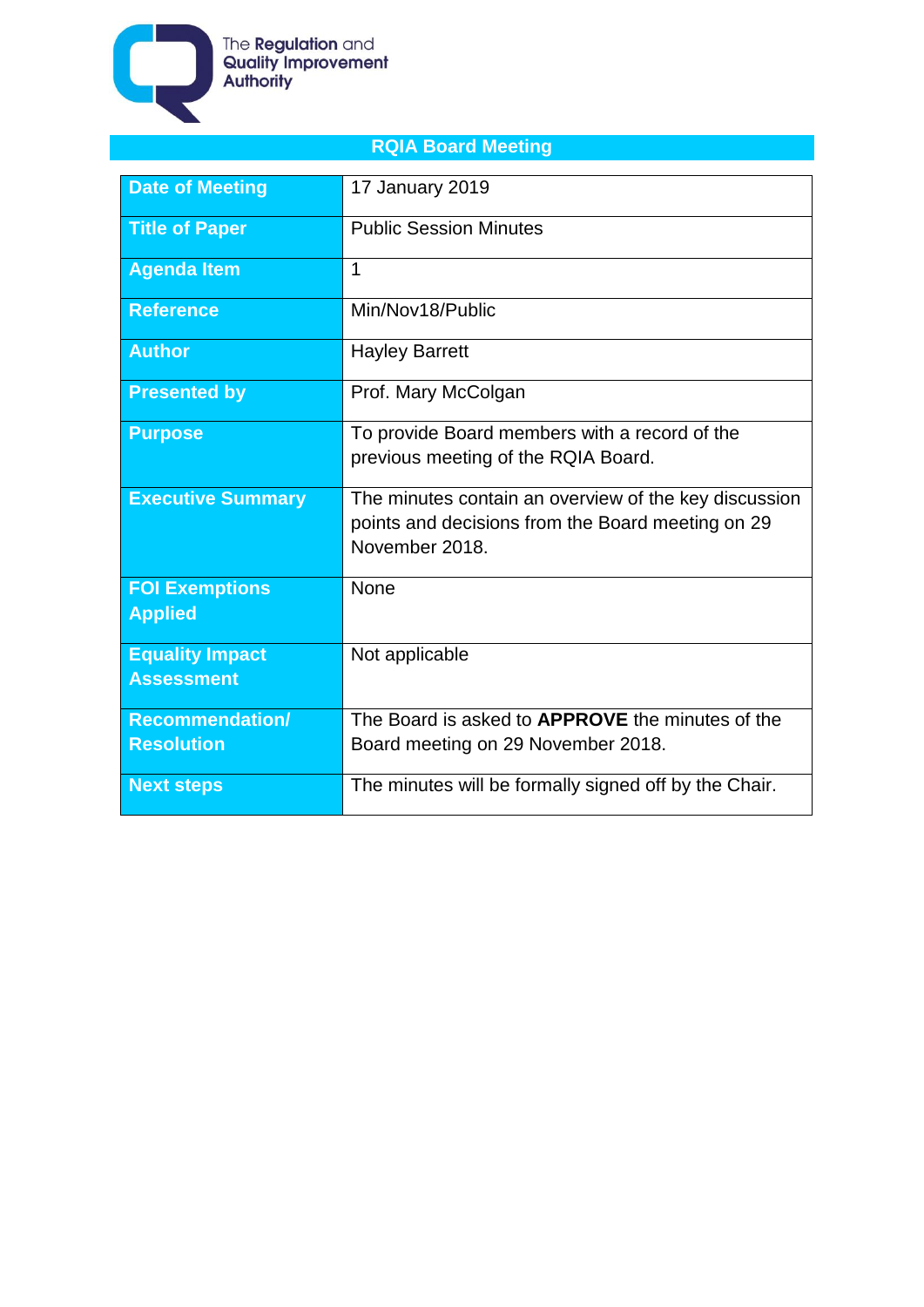

#### **PUBLIC SESSION MINUTES**

| <b>RQIA Board Meeting</b><br><b>Ben Madigan Room, Belfast Castle</b><br>29 November 2018, 11.45am |                                         |  |  |  |  |
|---------------------------------------------------------------------------------------------------|-----------------------------------------|--|--|--|--|
| <b>Present</b>                                                                                    | <b>Officers of RQIA in attendance</b>   |  |  |  |  |
| Prof Mary McColgan OBE (Acting                                                                    | Olive Macleod OBE (Chief Executive)     |  |  |  |  |
| Chair) (MMcC)                                                                                     | (OM)                                    |  |  |  |  |
| Lindsey Smith (LS)                                                                                | Theresa Nixon (Director of Assurance)   |  |  |  |  |
| Gerry McCurdy (GMcC)                                                                              | (TN)                                    |  |  |  |  |
| Denis Power (DP)                                                                                  | Jennifer Lamont (Head of Business       |  |  |  |  |
| Robin Mullan (RM)                                                                                 | Support) (JL)                           |  |  |  |  |
| Seamus Magee OBE (SM)                                                                             | <b>Malachy Finnegan (Communications</b> |  |  |  |  |
| Dr Norman Morrow OBE (NM)                                                                         | Manager) (MF)                           |  |  |  |  |
| Patricia O'Callaghan (POC)                                                                        |                                         |  |  |  |  |
|                                                                                                   | Support Manager) (HB)                   |  |  |  |  |
|                                                                                                   | Hayley Barrett (Board and Executive     |  |  |  |  |

# **1.0 Agenda Item 1 - Minutes of the public meeting of the Board held on Thursday 20 September 2018 and matters arising**

- 1.1 The Board **APPROVED** the public minutes of the meeting of the Board held on Thursday 20 September 2018, subject to minor amendments.
- 1.2 SM queried what happens to the audio recordings from enforcement meetings when the minutes are approved. OM advised that all audio recordings are deleted when the provider has advised they are satisfied with the minutes.
- 1.3 POC advised that in relation to action 186, the review protocol and procedure relating to Part II appointments is currently with LG for approval.

OM asked Board members, in relation to action 187, that all requests to attend hospital and care inspections are sent to her.

1.4 Actions 188, 189 and 190 are all complete. MF advised Board members in relation to action 188 that the RQIA membership scheme will be re-advertised in January 2019.

### **2.0 Agenda Item 2 - Declaration of Interests**

2.1 MMcC asked Board members if, following consideration of the agenda items, any interests were required to be declared in line with Standing Orders. No declarations were made.

### **3.0 Agenda Item 3 – Acting Chair's Report**

3.1 MMcC informed Board members that the Human Rights Training session was well presented and received by all Board members.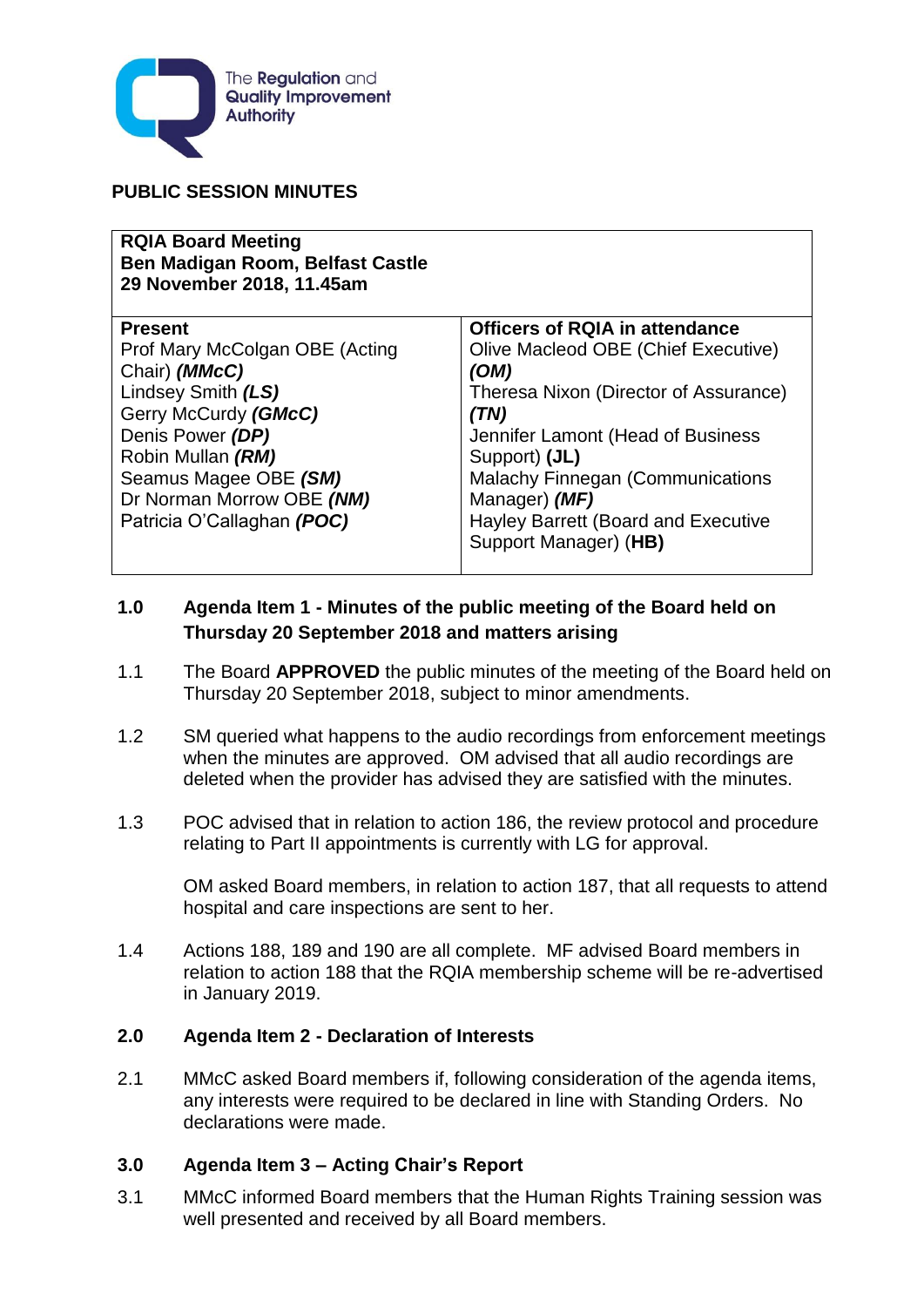3.2 MMcC thanked TN for the work effort put into arranging the RQIA Training Week in November. MMcC advised that the training session provided by JL on learning from difficult situations was well delivered.

#### **3.3 Resolved Action (191) JL to provide the training session on learning from difficult situations to all Board members at the Board Workshop in February.**

- 3.4 DP suggested that RQIA consider sharing some of the training sessions from the learning week with other parties.
- 3.5 MMcC advised Board members that she, along with PC, DP, GMcC and OM, attended the Public Sector Chairs Forum. MMcC advised that the speech from Sue Gray was well received and helpful.
- 3.6 MMcC informed Board members that the Regional Board Effectiveness Sub Group is due to meet in February 2019.

# **4.0 Agenda Item 4 – Meetings attended by RQIA Non-Executives**

- 4.1 Meetings attended by RQIA Non-Executives were captured within the Acting Chairs Report.
- 4.2 MMcC asked Board members to forward any dates of external meetings attended representing RQIA to the Executive Support Manager.
- 4.3 Board members requested clarification is sought from the DoH in relation to the completion of reports for Board member attendance at meetings.

## **4.4 Resolved Action (192) Clarification in relation to the completion of the meetings attended by RQIA Non-Executives report to be sought from the DoH**

**4.5** DP informed Board members that he attended a training session at RQIA Learning week on the key emerging issues from inquiries and reviews. DP advised that it would be helpful if this session was provided to all Board members.

## **4.6 Resolved Action (193) LG to provide a training session on the key emerging issues from inquiries and reviews to all Board members at the Board Workshop in February 2019.**

4.7 Board members **NOTED** the Meetings attended by RQIA Non-Executives.

# **5.0 Agenda Item 5 – Corporate Performance Report (Quarter 2)**

- 5.1 JL presented the Corporate Performance Report (Quarter 2) to the Board. JL advised that all actions are on target for completion. JL informed Board members that the Corporate Performance Report will report by exception only.
- 5.2 DP queried if the summary of achievements section should include the Hospital Inspection Programme.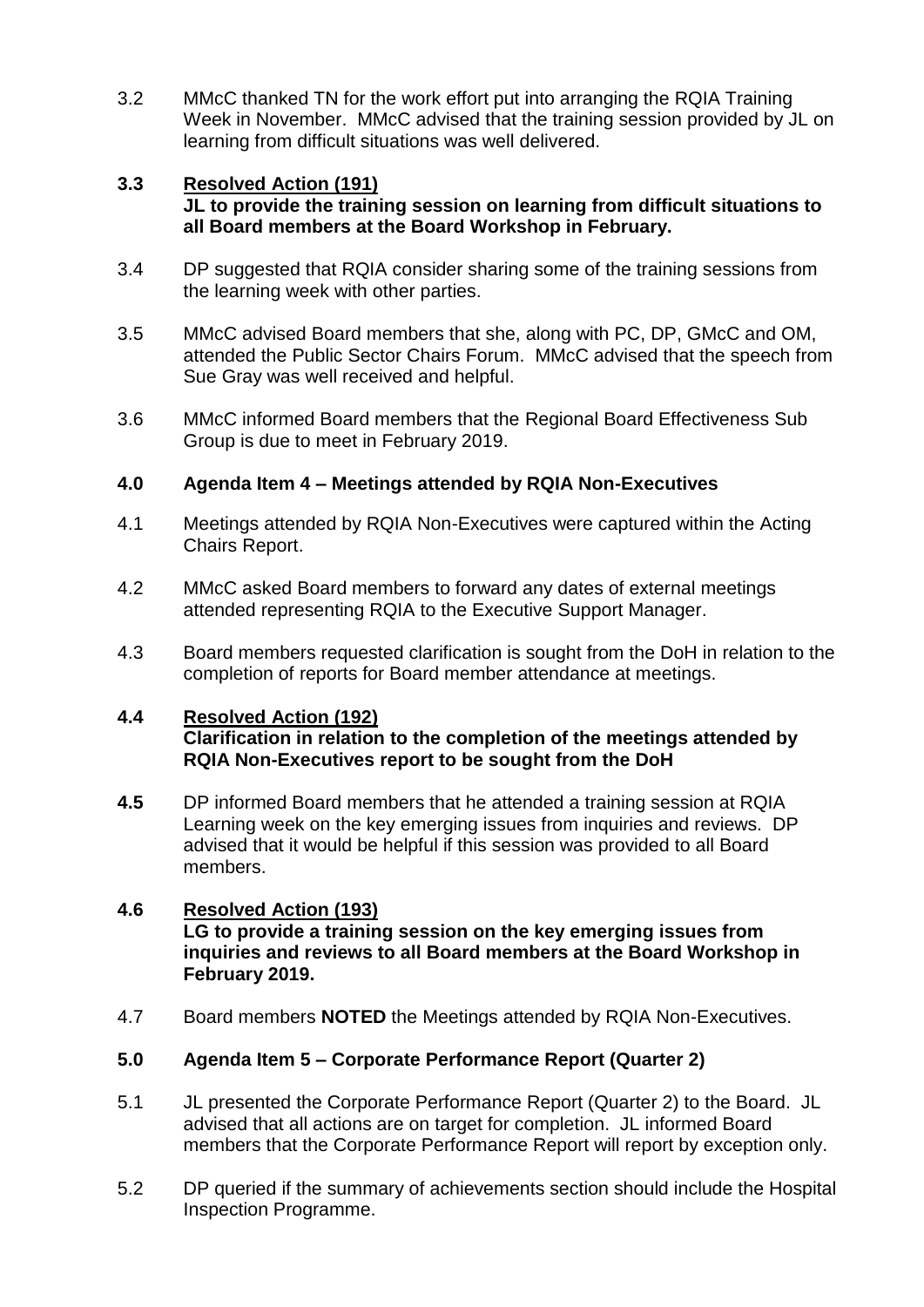5.3 Board members **APPROVED** the Corporate Performance Report (Quarter 2).

## **6.0 Agenda Item 6 – Corporate Risk Assurance Framework Report**

- 6.1 OM informed Board members that there have been no changes to the Corporate Risk Assurance Framework Report since it was last approved at Audit Committee on 18 October 2018.
- 6.2 Board members **APPROVED** the Corporate Risk Assurance Framework Report.

### **7.0 Agenda Item 7 – Audit Committee Business**

- 7.1 DP, Audit Committee Chair, informed Board members of the approved minutes of the Audit Committee meeting on 21 June 2018.
- 7.2 Board members **NOTED** the approved minutes of the Audit Committee meeting on 21 Junes 2018.
- 7.3 DP provided a verbal update of the meeting on 18 October 2018. DP informed Board members that the final Report to those Charged with Governance was presented from NIAO.
- 7.4 Board members **NOTED** RQIA Mid-Year Assurance Statement.
- 7.5 Board members **NOTED** the Audit Committee Business update.

### **8.0 Agenda Item 8 – Chief Executive's Report**

- 8.1 OM presented the Chief Executive's Report and asked if any Board members required any clarification.
- 8.2 TN provided an update relating to residential beds in nursing homes advising that independent legal advice has been sought and RQIA await the response. OM highlighted the potential risk and reputational issues in relation to residential beds in nursing homes.
- 8.3 SM asked for further information relating to the case notes of deceased patients of Dr Watts. OM advised that the first draft of the report will be with the DoH by Christmas. A second piece of work relating to the deceased patient case notes will commence in the New Year. A full time solicitor is required for this piece of work. OM informed Board members that a solicitor will commence work in RQIA on Monday 3 December 2018 in order to assist RQIA in the review.
- 8.4 Board members **NOTED** the Chief Executive's Report.

# **9.0 Agenda Item 9 – Number of unregulated placements made by trusts of 16 / 17 year old young people in Northern Ireland**

14.1 The Chair welcomed Fiona Goodman (FG), Assistant Director to the meeting to present the Accommodation of Young People Aged 16/17 years in Unregulated Placements in Northern Ireland to Board members.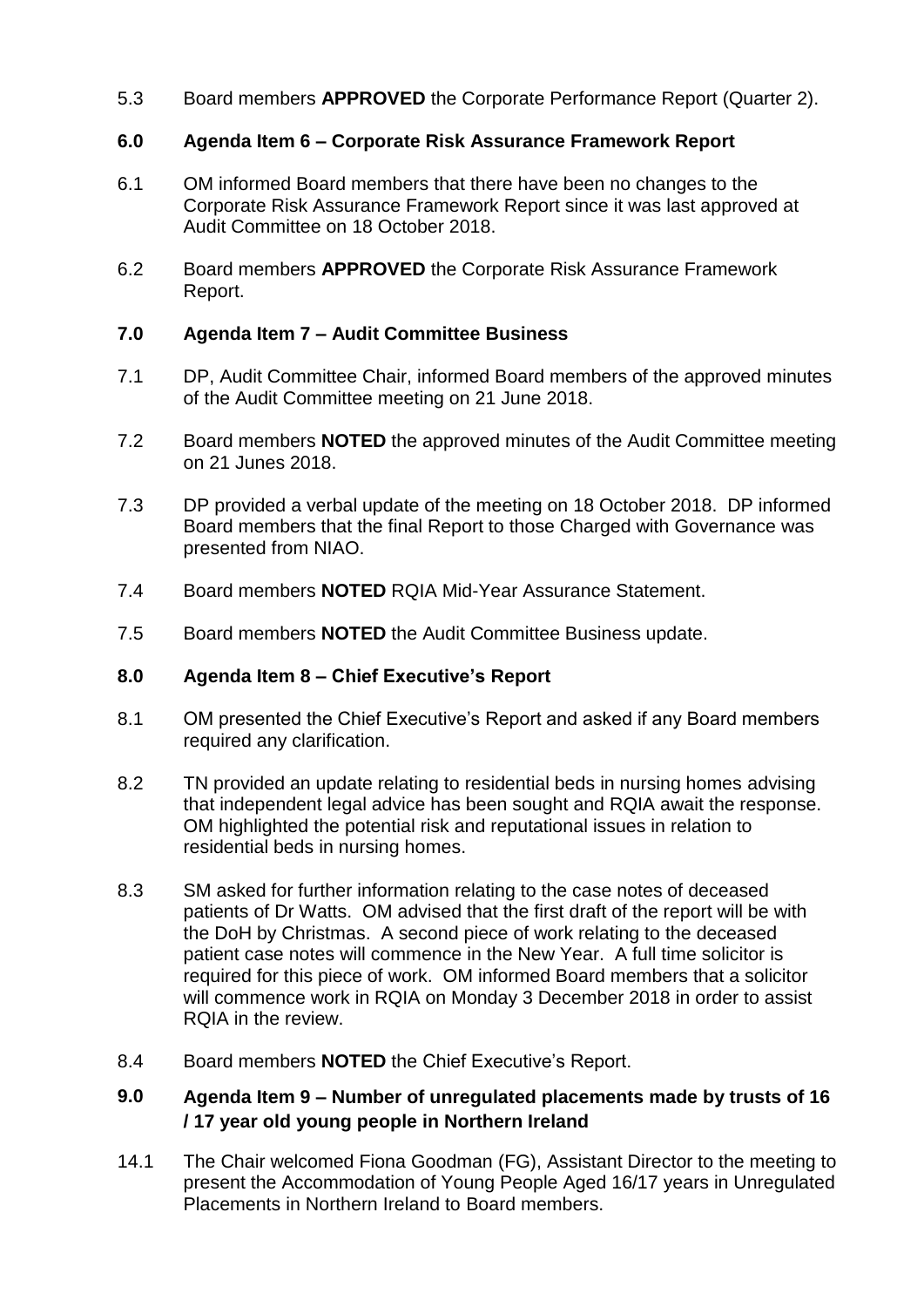- 14.2 TN advised that the paper outlines the legal requirements relevant to the placement of looked after children in Northern Ireland and outlines the work undertaken by RQIA with the HSC Board and trusts to scope the extent and reasons for these placements.
- 14.3 TN informed members that this issue is ongoing and is a concern to the trusts and HSCB. TN advised that HSCB have to manage this issue, as RQIA do not have regulations to support the Children's Standards.
- 14.4 TN advised that Audit Committee members support the paper and the options outlined within it and asked for Board approval.
- 14.5 MMcC commented that this is a problematic situation verging on crisis. TN agreed and advised that RQIA need to support services available for all staff.
- 14.6 DP stated that the risks of this activity are evident and the options are real. DP asked that this is considered to be added to the Assurance Directorate Risk Register.

# 14.7 **Resolved Action (194) Unregulated placements made by trusts to be considered and added to the Assurance Directorate Risk Register.**

14.8 MMcC thanks TN and FG for their input in relation to the number of unregulated placements made by trusts of 16 / 17 year old young people in Northern Ireland. MMcC stated that TN is trying to bring people together in order to stop these placements, and noted however the overall responsibility lies with the trusts.

# **10.0 Agenda Item 10 – Board Self-Assessment**

- 10.1 MMcC thanked DP and HB for their assistance in completing the Board Self-Assessment.
- 10.2 Board members **APPROVED** the Board Self-Assessment.

# 11.0 **Agenda Item 11 – Any Other Business**

- 11.1 OM advised that the Management Statement of Financial Memorandum has been returned from the DoH for signature. OM advised Board members that JL has been liaising with the DoH in order to finalise the documents. OM asked that Board members approve the Management Statement of Financial Memorandum in order for a full review of RQIA Standing Orders to be completed.
- 11.2 Board members **APPROVED** the Management Statement of Financial Memorandum.
- 11.3 **Resolved Action (195) A copy of the Management Statement of Financial Memorandum to be forwarded to Board members.**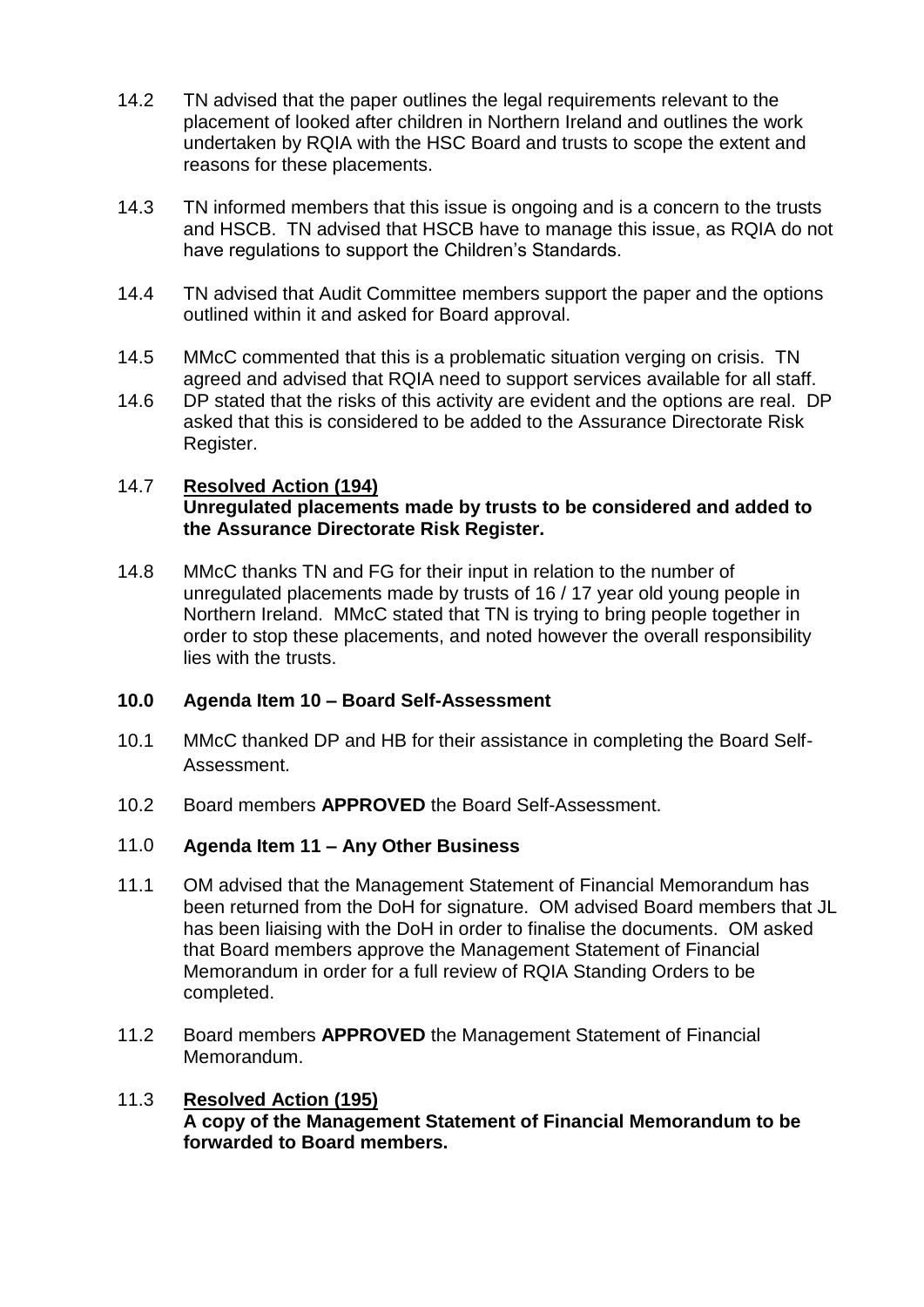- 11.4 MMcC advised Board members that a complaint has been received relating to a stage 2 complaint panel that has just been completed. A copy of the complaint will be shared with panel members.
- 11.5 **Resolved Action (196) A copy of the complaint received relating to a completed stage 2 panel to be shared with panel members.**

**Date of next meeting: 17 January 2019**

He. Mc Colgan

**Signed:**

 **Professor Mary McColgan Acting Chair**

**Date:** 17 January 2019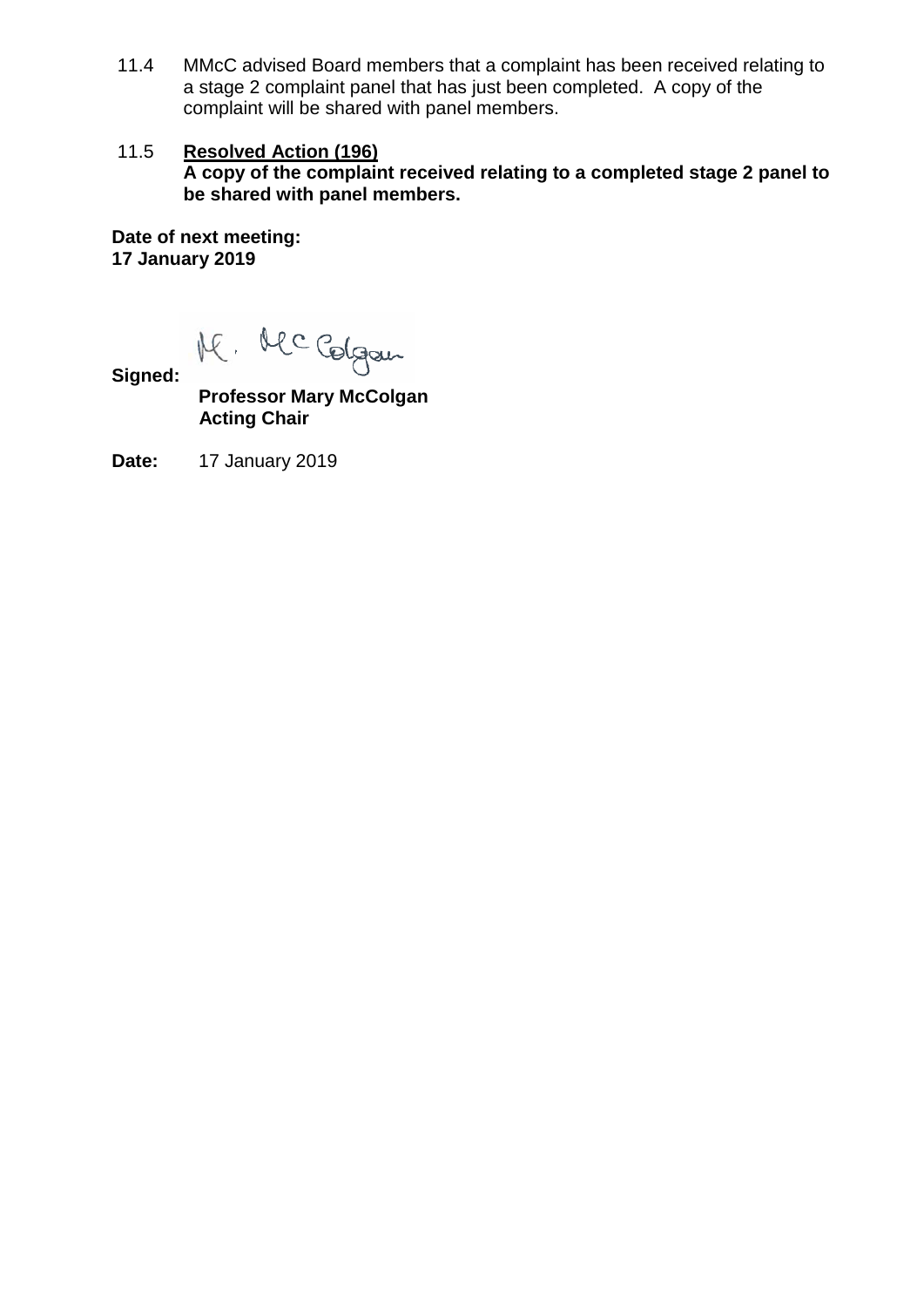# **Board Action List**

| <b>Action</b><br>number | <b>Board</b><br>meeting | <b>Agreed action</b>                                                                                                                                                     | <b>Responsible</b><br><b>Person</b>                                  | Date due<br>for        | <b>Status</b> |
|-------------------------|-------------------------|--------------------------------------------------------------------------------------------------------------------------------------------------------------------------|----------------------------------------------------------------------|------------------------|---------------|
|                         |                         |                                                                                                                                                                          |                                                                      | completion             |               |
| 186                     | 30 April<br>2018        | The protocol and<br>procedure relating to<br>Part II appointments<br>will be reviewed.                                                                                   | Director of<br>Improvement<br>and Medical<br><b>Director</b><br>(LG) | 29<br>November<br>2018 |               |
| 191                     | 29<br>November<br>2018  | JL to provide the<br>training session on<br>learning from difficult<br>situations to all<br>Board members at<br>the Board Workshop<br>in February.                       | Head of<br><b>Business</b><br>Support<br>(JL)                        | 21 February<br>2019    |               |
| 192                     | 29<br>November<br>2018  | Clarification in<br>relation to the<br>completion of the<br>meetings attended<br>by RQIA Non-<br>Executives report to<br>be sought from the<br><b>DoH</b>                | <b>Chief Executive</b>                                               | 17 January<br>2019     |               |
| 193                     | 29<br>November<br>2018  | LG to provide a<br>training session on<br>the key emerging<br>issues from inquiries<br>and reviews to all<br>Board members at<br>the Board Workshop<br>in February 2019. | Director of<br>Improvement<br>and Medical<br>Director (LG)           | 21 February<br>2019    |               |
| 194                     | 29<br>November<br>2018  | Unregulated<br>placements made by<br>trusts to be<br>considered and<br>added to the<br>Assurance<br><b>Directorate Risk</b><br>Register.                                 | Director of<br>Assurance (TN)                                        | 17 January<br>2019     |               |
| 195                     | 29<br>November<br>2018  | A copy of the<br>Management<br>Statement of<br>Financial<br>Memorandum to be<br>forwarded to Board<br>members.                                                           | Board and<br><b>Executive</b><br>Support<br>Manager                  | 17 January<br>2019     |               |